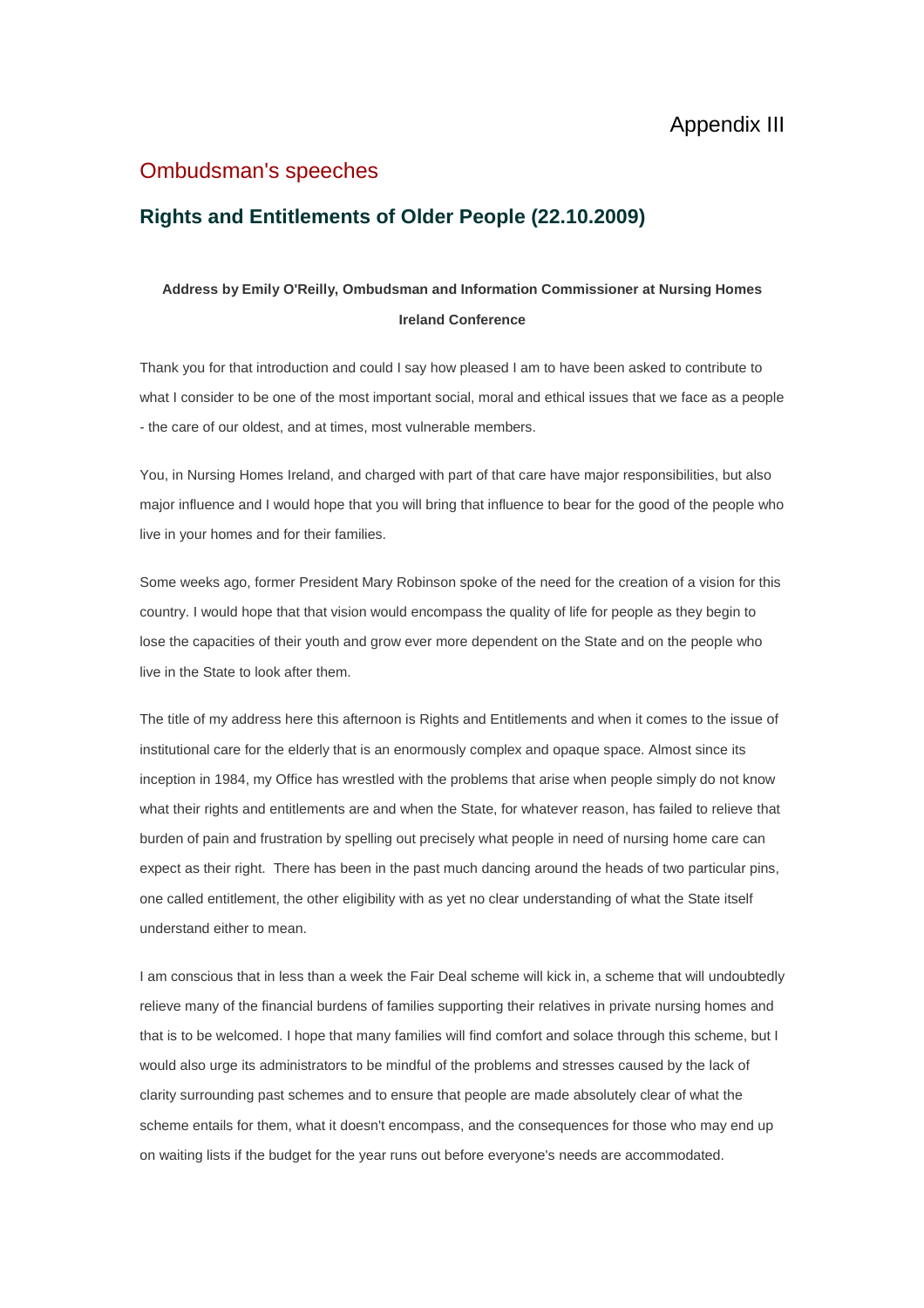I will talk some more about the Fair Deal scheme a little later, but I first want to share with you the lived reality of what happens when Rights and Entitlements are unclear, when people are forced to make choices the consequences of which are also unclear. Let me read to you extracts from letters that are typical of the dozens I have received from people over the years in relation to the panic, frustration and bewilderment they have experienced as they attempt to secure decent and secure nursing home care for a relative. I am sure many of you in this room will be very familiar with them, but it is worth highlighting exactly why there is such a need for clarity when it comes to nursing home entitlement and eligibility.

This from the adult daughter of a woman suffering from dementia and placed in a Private Nursing Home.

**"My mum has no property and no other income but her social welfare so she qualified for the full subvention of 340 euros a week and I've to make up the difference. I appealed it straight away to be told six months later when I was growing concerned about the lack of finances at home how I was going to pay for my Mum's care and I applied for an enhanced payment of which I haven't heard anything back since.**

**At present I'm finding things very difficult keeping up my jobs and bills and our mortgage with my husband who doesn't have regular employment. I don't know how much more of this I can take emotionally or physically."**

This from another young woman in broadly similar circumstances who had to place her mother in a private care home.

**"Could you please find out why my mother was not offered a contract bed in X. as my mother gets subvention but this is not enough to cover her cost of care. Her pension plus money from the family have to make up the cost of her care.** 

**We applied for the clothes allowance and have been refused on the grounds that she is in full time care, but care does not include the supply of clothes, toiletries or having her laundry done."**

Yet another woman wrote and told me how her hospitalised mother had been assessed as in need of nursing home care but that the waiting list could be anything from eight weeks plus. In the meantime, a private nursing home, contacted by the hospital, contacted the family directly to say that they had a spare bed.

Expecting that they would get full subvention, the family accepted the place and were shocked to discover a short time later that this was not the case. Even worse however, was the manner in which the 84-year-old woman had been discharged from the hospital.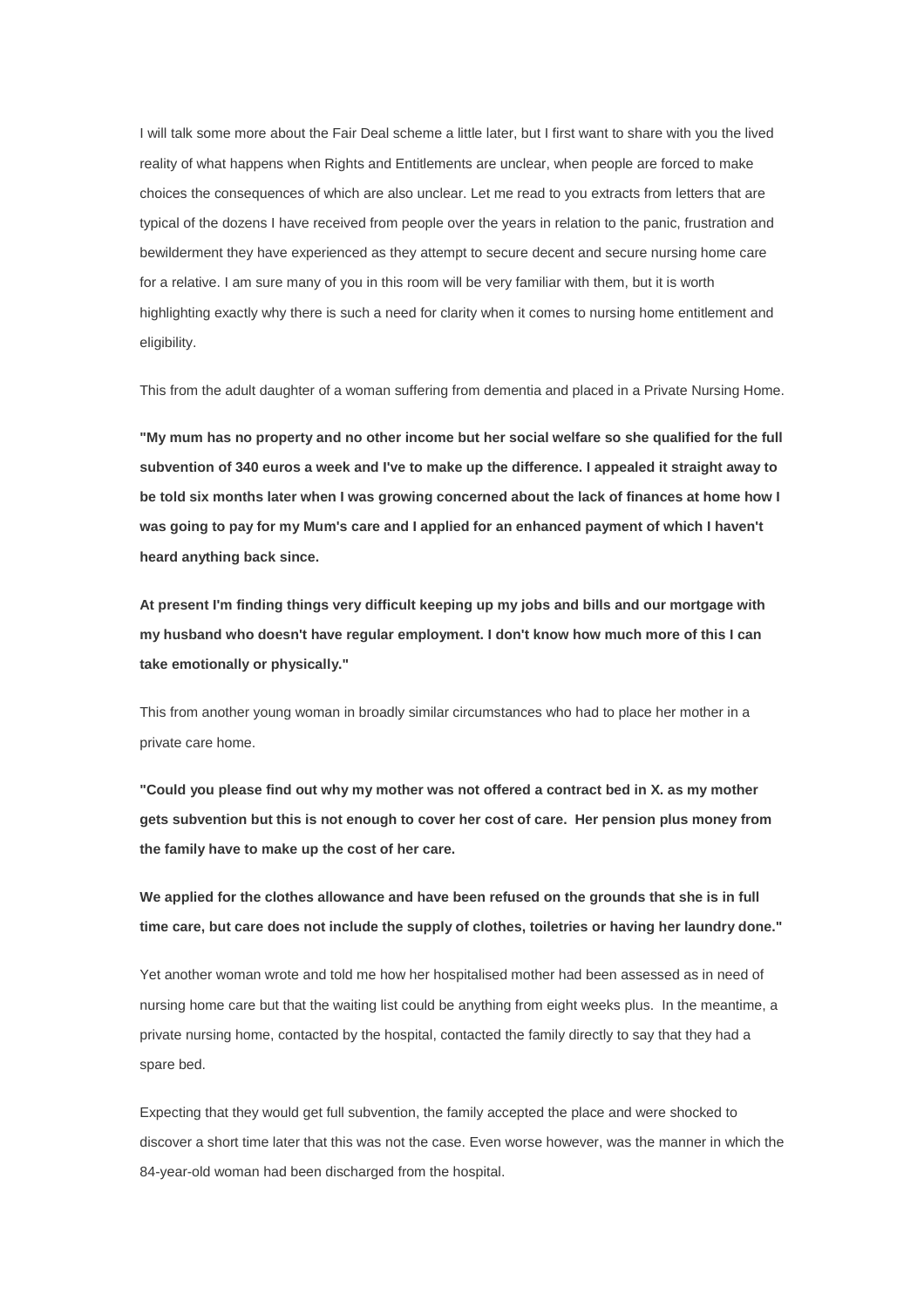**"The manner of her discharge was a source of particular upset to me," wrote her daughter . "As I was phoned within a few hours of making the decision to put her in the private home and told to come and get her or else she would be put in a taxi and sent to the nursing home."**

Some months later, this woman contacted the HSE to see when her mother could access a public bed. "I was informed that because she was already in a nursing home, her care needs were deemed to be fulfilled and that basically she would never move up the waiting list because there would always be someone else whose need was greater."

I am aware that Fair Deal has as its aim the elimination of some of that confusion and economic stress; I am equally aware that even before it begins there are question marks around possible rationing, around the provision of therapies, even, around the provision of incontinence pads. I will return to those issues later but I want first to go back to my earlier reflection on former President Robinson's call for a national vision.

It strikes me that what she was saying was that very often in this country we trundle forward, introducing new schemes, new regulations, new laws, without really stopping to think about what sort of ultimate landscape we are trying to create. What is the model of elder care we are trying to achieve? What constitutes good quality of life for older people be that an older person suffering from debilitating Alzheimer's or an older person, who is physically fit but lonely and isolated. Is the national aim to ensure that people can stay in their homes for as long as possible and if so, are the resources of the State really directed towards that end, or do we want to create a nursing home culture and if that is deemed to be the best fit, then what are we doing to ensure that if that is our vision, we are doing our best to realise it at its optimum. Or do we have no clear vision, but rather bits of visions, no one scheme that screams excellence or best practice but simply the creation of a dull -coloured patchwork landscape that somehow, in our heart of hearts, we know that none of us would want to inhabit when the time comes.

We should ask ourselves whether there are ways of thinking outside the box; question whether it should be the natural order of things for older people, particularly those of low dependency, to be shunted into places where there are no young people to interact with, where strangers come together in a pale semblance of an actual home, where a regime dictates the order of your day, of your activities, of your bedtime and mealtimes. Are there community solutions engaged in by other countries that we could usefully transplant? This recession is proving already to be a time of fresh engagement with issues, of creativity, forced yes by necessity but recessions historically have given rise to great new ideas and inventions. Why should the creation of essentially artificial homes for our elderly, isolated from a vibrant community outside, be increasingly the model of choice for so many?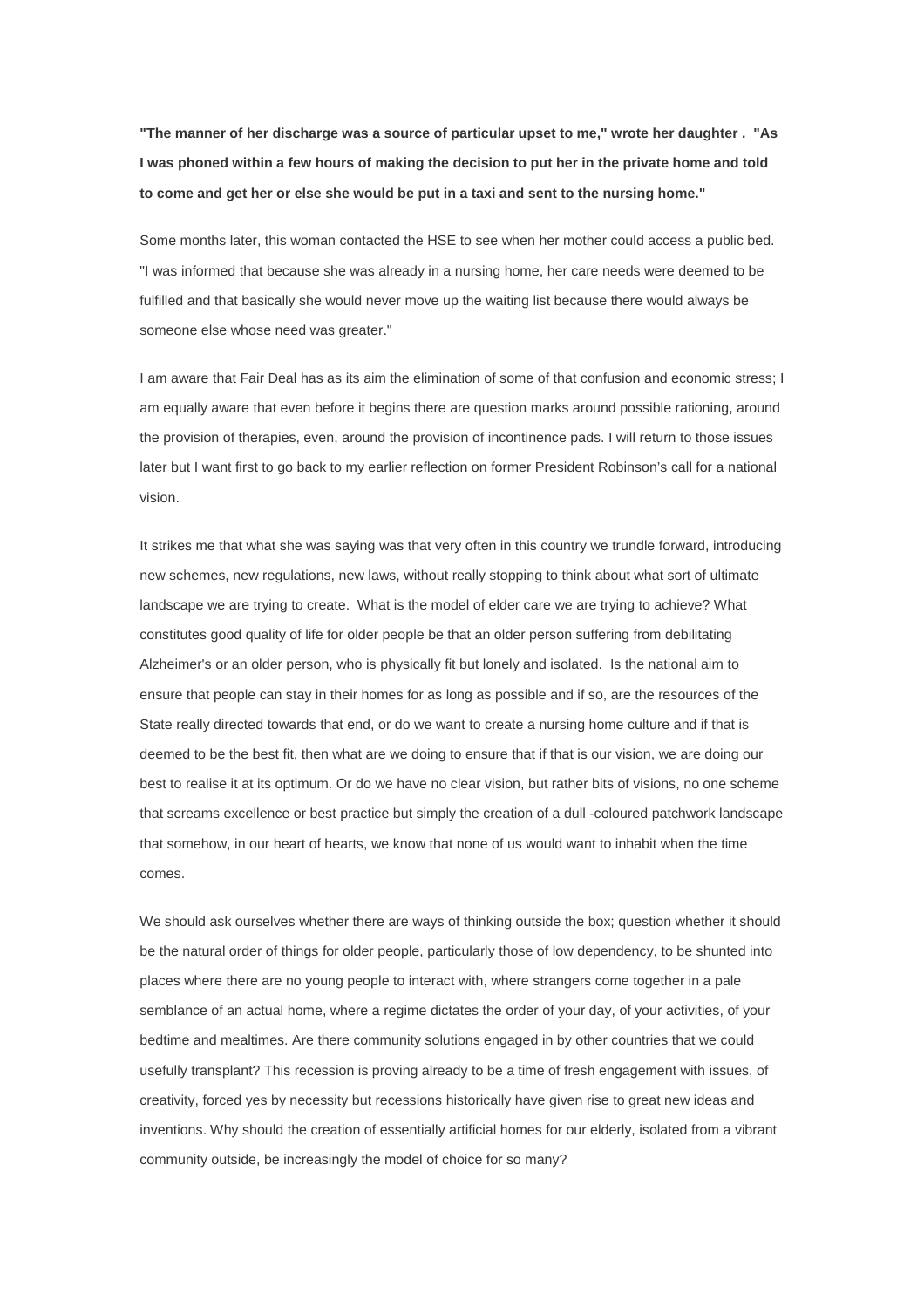It is often said that death and talk of death is the ultimate taboo, I would suggest that the ultimate taboo is actually old age, that a great many of us fear it, are repelled by it, and it is that fear, that failure of the imagination to allow us into that space while we are still young, that actually informs our less than excellent thinking around the care of our older people.

Some months ago, the English journalist AA Gill painted a particularly bleak picture of old age as lived out in the UK. Even allowing for Gill's polemicist pretensions, and that nothing anodyne is ever allowed to litter the pages of the Sunday Times newspaper, I knew that as I was reading it, growing more depressed with every sentence, that Gill was illuminating some small part of the truth at least. He asked us to recall conversations we have heard about old people, and listed some of things he had heard when older people are being talked about.

**"They list the deficiencies, the problems, the conditions, the failings, the diminutions, usually with a tired fondness and a growing hum of exasperation. A woman I sat beside once at dinner recently told me how wonderful her father was because he'd died so well, so quietly and quickly, ne'er a fuss. And then with a sigh, now my mother, she's always complaining, miserable, I think she's scared of letting go. It wasn't said carelessly, but mostly it was said with annoyance." Gill wrote about how older people are described by professionals and in the media:- "The old are slow and cold, brittle and cancerous, breathless, toothless, sexless, forgetful. And, most news worthily, they're victims — of bugs, of councillors and chancellors, or welfare and weather. They're also the victims of grief and pity and comedians. To be old is to vanish behind the sum of incurable, piteous conditions." Gill suggested that:- "If you ever leave a care home, it will be in an ambulance or a hearse. Every inmate is on a life sentence. These bright, wipe-down, neonlit rooms, smelling of fish, urine and disinfectant are death row for the blameless."**

Even allowing for the hyperbole, many of Gill's readers could discern a central, often horrible truth. His article attracted a huge response. Older people, families, friends, all wrote of how he had spoken the unspeakable, but he had spoken the truth as it exists for too many older people. Older people, especially those who dare to be sick, disabled or require care, become a burden on society. Their rights and entitlements as human beings disappear exponentially as they slide further down the scale of age related incapacity.

Just some weeks ago, another columnist, this time in the New York Times wrote on a broadly similar theme. Responding to the debate about Obama's healthcare initiative, this writer wrote about what he called the elephant in the room, the fact that, according to some official statistic he quoted, a high percentage of the national health budget goes on the last two years of people's lives as more and more elaborate and expensive procedures are required to keep them alive. To my surprise, and this betrays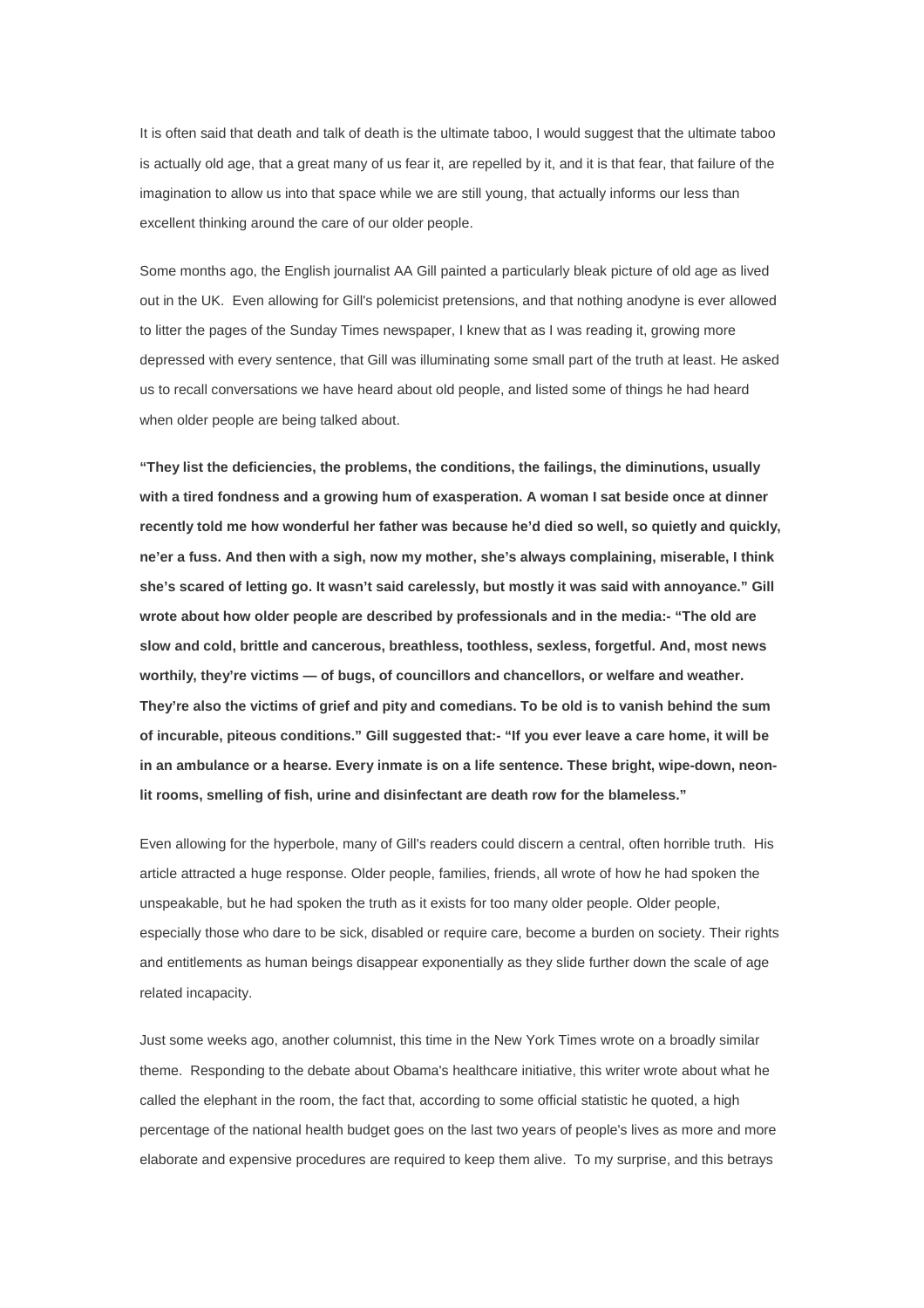of course a cultural difference, but one that may not be as big as we imagine it to be, he won wide praise for his comments with many people writing to commend an aged parent or relative who had decided to save the State and indeed the relatives a great deal of money by opting to refuse care and hastening their death in a most cost efficient manner.

So maybe now, as we head into this great new adventure called the Fair Deal Scheme, it's time for a national debate or just perhaps mass individual sessions of consciousness raising about our collective responsibilities towards people who are essentially us but us just a few years further along the road.

Let me give you another practical example of what happens when rights are blurred, when access to services becomes dependent on the lottery of where you end up as an older person. This concerns a complaint received on a general issue from Nursing Homes Ireland.

Some of you will be aware that the HSE is not providing therapies, such as chiropody and physiotherapy, on a domiciliary basis, to medical card holders who are in private nursing homes. It is my understanding that this is due to limited resources. The HSE has told me that residents of private nursing homes who have been referred by their GP may access ''clinic-based, outpatient physiotherapy services'' but that ''priority is given to the home-based population'' for domiciliary services, where they exist, because older people living at home are seen as most vulnerable. Residents of private nursing homes who are simply too unwell or too disabled to travel to a local health centre must do without.

I very much appreciate that when resources are finite, we must use them very wisely. But I would be concerned if decisions about the provision of domiciliary therapy services were made solely on the basis of place of residence, rather than on an assessment of a person's need. Many people find themselves in private nursing homes purely because a place in a public nursing home is not available or indeed because there was insufficient support in the community. They do not necessarily have the means to fund therapeutic services that they need, and which might be provided to them by the HSE if they were still living in their own homes.

I believe that people should be supported to live in their own homes for as long as possible, and I fully support the HSE initiatives that are designed to facilitate this. However, I also believe that access to public services should not be decided based on where someone lives, irrespective of other factors. There should be a transparent and evidence based method of determining how scarce resources should be used, that achieves the right balance and addresses both need and potential outcome. I recently notified the HSE of my intention to carry out an investigation of this matter under section 4 of the Ombudsman Act, 1980 and I understand NHI are collating details of individual complaints and will revert to me by the end of this month. These complaints will inform my approach to the investigation by providing practical examples of the extent to which individuals may have been adversely affected by the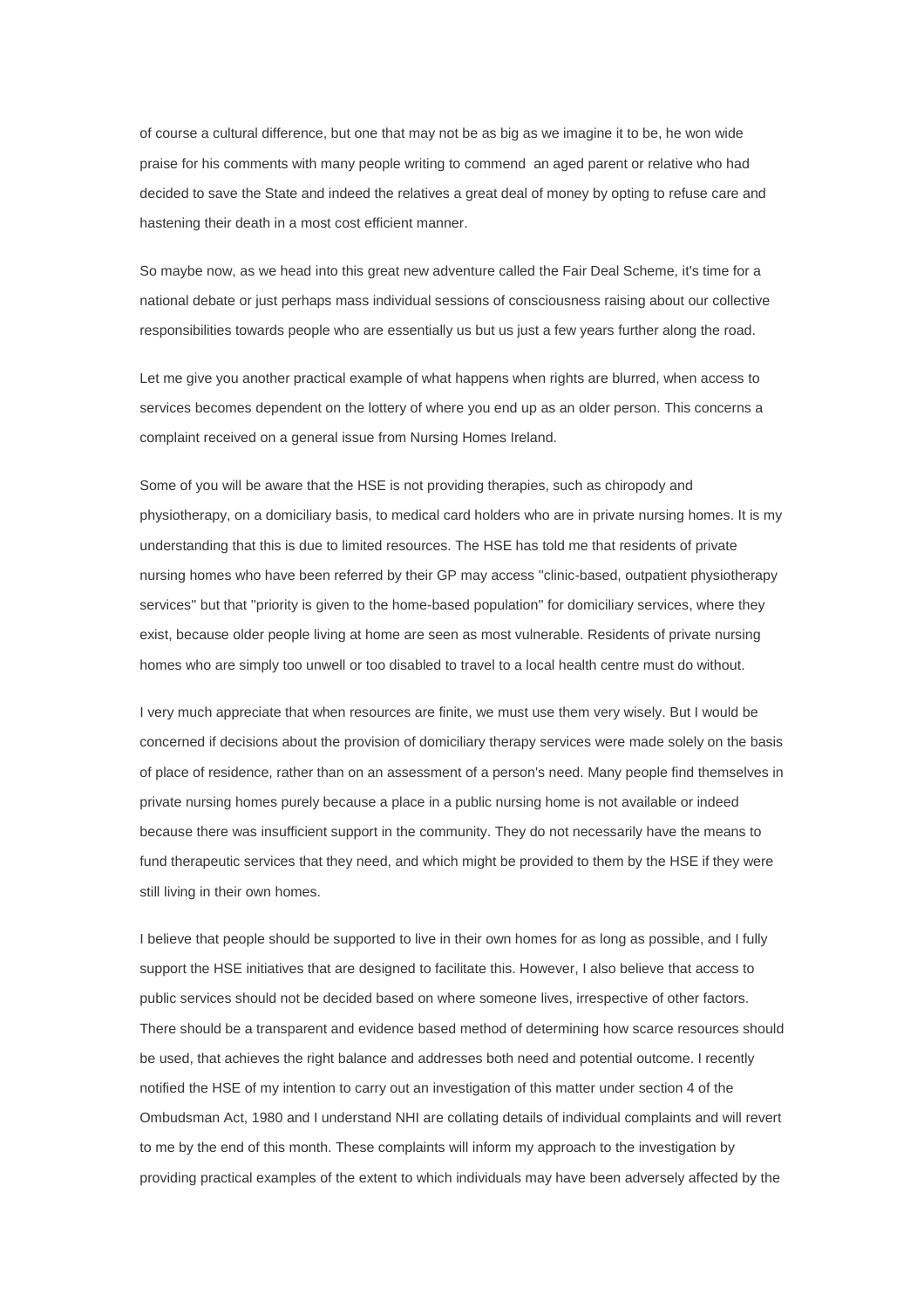practises of the HSE in relation to the provision of therapy services. The purpose of my investigation will be to determine whether the HSE is discharging its statutory responsibilities in a proper manner.

So going back to the stark picture that Gill portrayed in his column, if you were shocked, as I was, then let's assert that it is different here. Let's assert that older people are valued, cherished, their needs responded to swiftly and without question . Is this correct?

There have been a number of very positive developments in respecting the rights and entitlements of older people in the last couple of years. There are the new HIQA Standards and the Department of Health and Children's recent Care and Welfare Regulations. We have better regulation than ever before; HIQA, the new Medical Council, the new Health and Social Care Professionals' Council, to name but a few. (In mentioning HIQA, I might add that an Amendment Bill at final stages before the Oireachtas at the moment proposes to extend my remit to cover bodies such as HIQA and the National Treatment Purchase Fund.)

Other very positive developments for older people include the substantially increased support for older people in the community. The Department and the HSE have developed home care packages designed to maintain people in the community. Those that have benefited from these packages sing their praises, but many have not been so lucky and still await assistance to "keep their heads above water" in their caring role. The development of Primary Care Teams, Health and Social Care Networks, key workers and inter-agency collaboration has to be welcomed. The Older and Bolder Campaign has championed the contribution of older people to society and demanded that they achieve what is their just reward and expectation. Active retirement groups provide a fantastic intellectual, social and recreational resource for their members. However, older people who are not so active, not so able, with little family support, require advocates representing them, to articulate their needs and wishes. I very much welcome developments by the Citizens Information Board, the Consumer Affairs directorate within the HSE, and many of you as proprietors of Private and Voluntary Nursing Homes, to develop advocacy services, patient charters, residents' councils and other similar initiatives. That is what valuing the rights and entitlements of older people is all about.

There is so much good happening, but there is still a long journey ahead of us. At present, over 468,000 people in Ireland are aged 65 years or older. Of these, approximately 22,000 or 5% are in longstay residential care. Financial provision in 2008 for care of the elderly was €2.14 billion. However, with increasing life expectancy, the proportion of the elderly population requiring long-stay care is set to rise significantly over the coming years and with this will come greater costs to deliver health and social care for older people generally.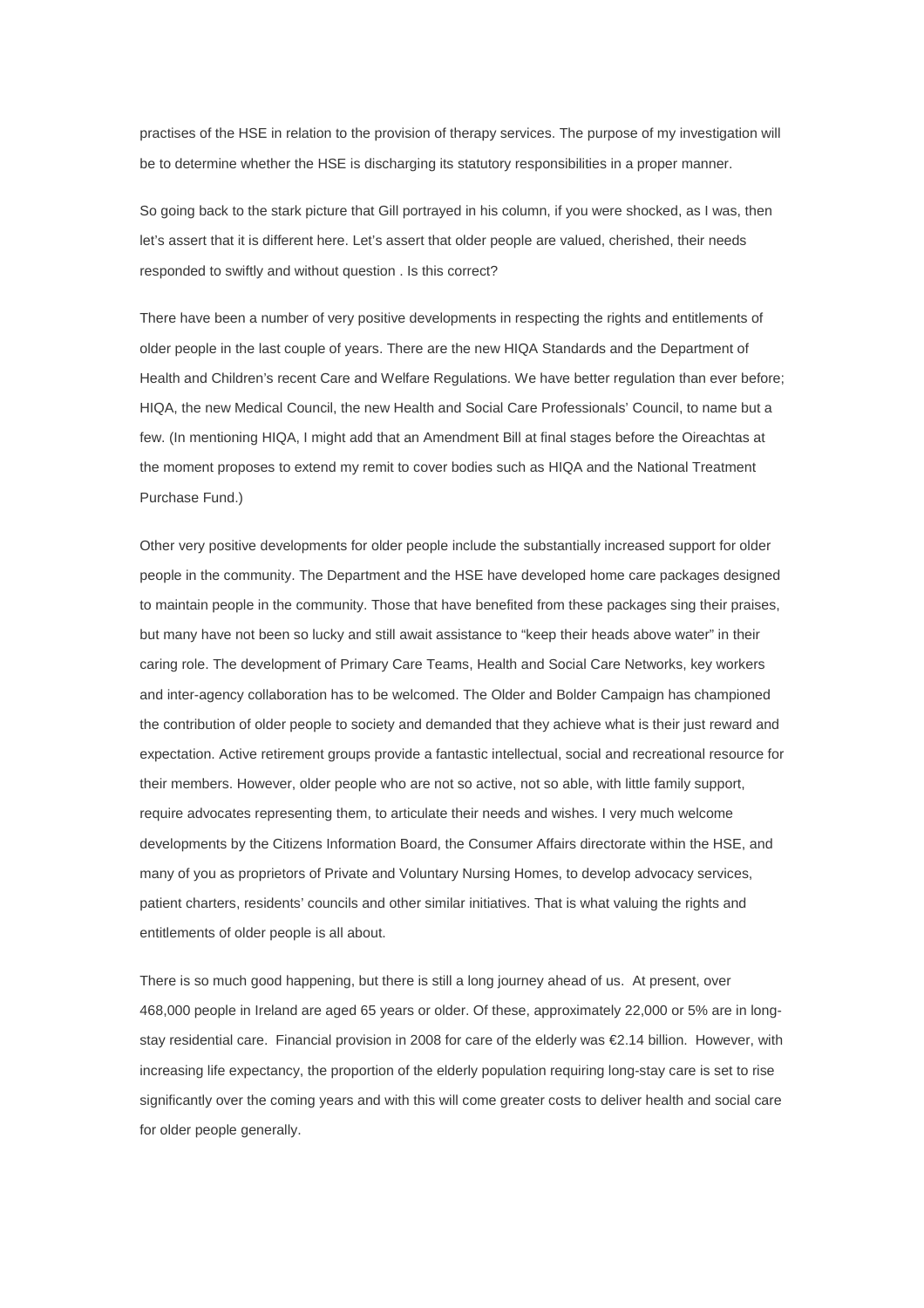The current system of long-stay care, comprising a combination of public and voluntary beds, along with contract, subvented and private beds in private nursing homes, is not only lacking in transparency, but is, in many cases, simply unfair. In nursing homes throughout the country, an elderly patient and their family may have suffered great distress and hardship to sell assets and pay nursing home costs, while in the next bed, a patient with similar assets may be paying only a fraction of the costs.

This arbitrariness, real or otherwise, is in stark contrast to the social welfare system whose schemes are nationwide, widely understood and, for the most part, firmly based in legislation. For example, to qualify for a contributory pension, regardless of whether you live in Dublin or Donegal, you must satisfy the same clear conditions, such as having a certain number of paid PRSI contributions. If you are unhappy with a decision of the Department, there is an appeals mechanism in place in the form of the Social Welfare Appeals Office and if you are still unhappy, you have recourse to my Office. But to whom do you appeal your place on the public long-stay care waiting list, or the refusal of a contract bed? Where is the clarity that older people and their families require about what they are entitled to when they set about making possibly the biggest decision of their lives? These are just some of the issues that my Office has wrestled with over the years on behalf of older people who have complained to my Office.

My predecessors and I have continually promoted the view that long-stay care for the elderly ("in-patient services" under section 52 of the Health Act 1970) is an enforceable entitlement; that is, an entitlement which must be met by the Health Service Executive on a national basis and which, where necessary, will be upheld by the courts. The Department of Health and Children and the Health Service Executive (and the health boards previously) do not share this view. Instead, the Department of Health and Children promised, as far back as November 2001, to promote new legislation that would clarify entitlement and put these services on a clear and unambiguous footing. In 5 days time new legislation popularly known as "Fair Deal" - will be commenced. However, during the intervening years, thousands of elderly patients and their families have endured denial of entitlement, monetary loss, worry and distress.

Some of these patients and their families have sought to vindicate their entitlement to long-stay care by taking court proceedings against the HSE and the State. To date, no such case has (at least to my knowledge) been decided upon in court. Others have contacted my Office for assistance. In the period since 2001 alone, my Office has received at least 150 complaints relating to this area.

Prompted by this persistent stream of complaints, I have recently commenced an investigation, under section 4 of the Ombudsman Act 1980, into the provision of in-patient services under section 52 of the Health Act 1970. Although I have chosen nine specific complaints for illustrative purposes, this will be a wide-ranging investigation that looks at the actions of the Department of Health and Children, of the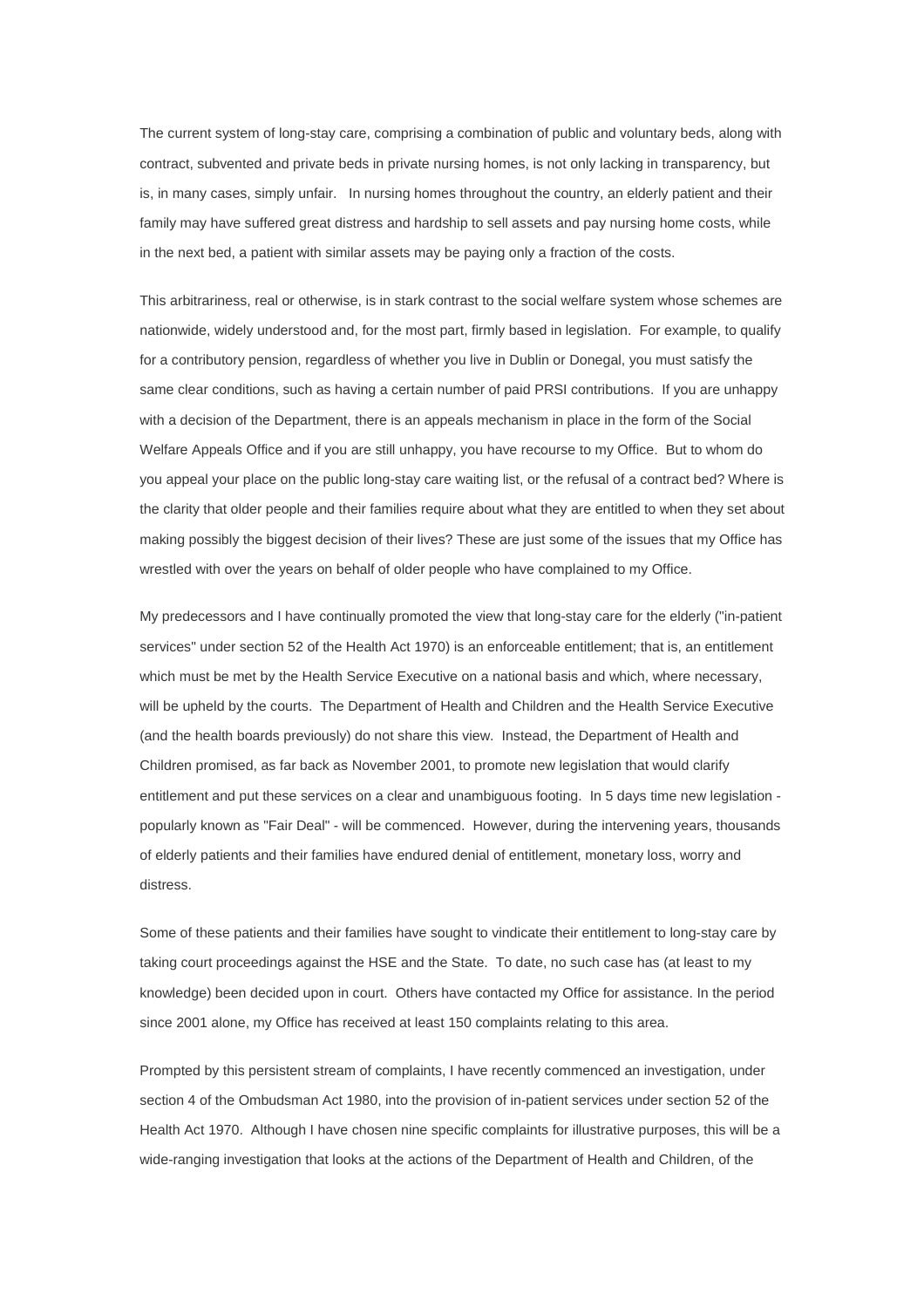Health Service Executive, and of some of the public voluntary hospitals, in providing for patients who are found to require in-patient services on a long-term basis. It will cover the period since 2001 when my predecessor, Kevin Murphy, produced a related report on Nursing Home Subventions.

You may well ask why I should at this stage proceed with an investigation of an issue where, on the face of it, the problem has now been solved by the " Fair Deal " initiative. Indeed, the Department of Health and Children has asked this question. I am very happy to explain why this investigation should proceed.

Even if it is the case that the problem has been solved - and I'm not at all sure that is has - all of those people, and their families, who complained to me surely deserve some formal investigation into the reasons why they endured such confusion and hardship over many years. Ideally, my Office would have begun this investigation several years ago; but we were influenced by the fact that the issue of an enforceable entitlement to long-stay care had become the subject of legal action against the HSE and the Department. I'm told that more than 300 such actions are currently outstanding. It seemed sensible that my Office should not investigate complaints where the central issue - whether or not the complainants had an entitlement to long-stay care - was likely to be adjudicated upon definitively by the High Court. But as the years went by, while some of these cases were settled, none of them was dealt with and decided by the High Court. It remains to be seen whether any of these cases will be decided by the High Court. In any event, in July of this year I decided that it was no longer reasonable to continue to postpone my own investigation pending what might, or might not, emerge from these court actions.

This investigation will also provide an opportunity to probe the extent of the solution provided in the Fair Deal legislation. I understand it is the position of the Department that the new legislation establishes beyond any doubt that older people do not, as a matter of entitlement, have a right to be provided with long-stay care. While the Department in recent years has contested the view that older people had an enforceable right to be provided with long-stay care, I understand it now takes the view that this is no longer a matter of contention. As I understand it, Fair Deal provides a scheme of financial support to older people under which they can choose nursing home care - whether public or private - provided they are assessed as in need of care and following an assessment of means. However, and again as I understand it, there is no question of older people having an absolute entitlement to this support - even where they meet the care and financial assessments. Getting support under Fair Deal, because it is not a demand-led scheme, will depend on the availability of finances; there will be a fixed allocation each year and it will not necessarily help all of those who need support.

Above all, though, I hope this investigation will tell us something about how we, collectively, have dealt or failed to deal with the needs of older people. On the face of it, the investigation has to do with the actions of the HSE and of the Department of Health and Children; but of course these public bodies act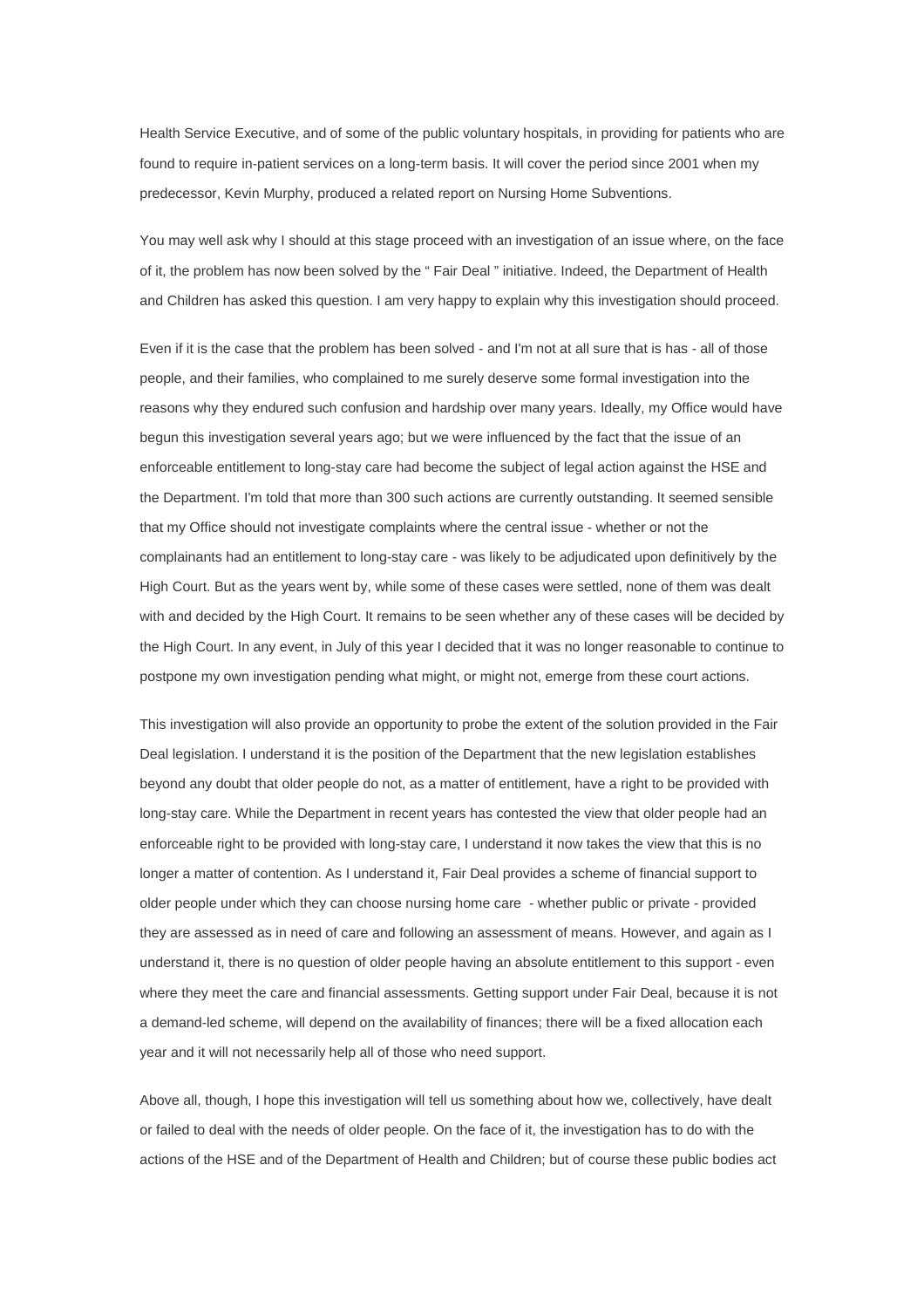on our behalf and if there are shortcomings in how these bodies have acted - on our behalf - we cannot absolve ourselves from some share in the responsibility for any such shortcomings. Ultimately, I suppose, this investigation is about how we govern ourselves and whether our present governmental practices are up to the mark. I hope to be able to publish my report on this investigation in about six months time.

As for Fair Deal, my Office is already taking numerous calls about the legislation and I imagine that the number of calls will increase as it is introduced.However, two issues of potential confusion and concern have already been flagged. One is that the Department already acknowledges that there may not be enough money to support everyone who qualifies for the fair Deal scheme, put crudely, rationing will have to take place. And if that happens, then on what basis will the rationing take place?

The second concerns the extent of the care package that people will get under Fair Deal. In a recent issue of Nursing Homes Ireland, Eamon Timmons of Age Action, raised the possibility that some residents will have to pay extra for therapies or even for such essential items as incontinence pads. Again, clarity is needed on these matters before further stress is caused to people in already very highly stressful situations.

There are further concerns that some people in some public homes will have a better overall care package than those in private homes, yet because of the lack of public nursing home places, some people may have no option but to go into private care.

But perhaps, it is not what older people are entitled to, but what they should be entitled to that we should be considering here today. What is our vision for Older People in this country? Are they a burden or a bounty as Dr O Shea from NUIG has asked in the past? I wonder if Maeve Binchy's recent description of older people represents truly what we think of old age?

"Age is not a problem, a worrying situation, or an absence of glorious youth. It's just another time of our life, a time to laugh, a time to sing. A time to dance." Just as Gill's description unsettled me, so too does Binchy's. Whose description more accurately reflects the truth for the most vulnerable older people in Irish society?

I welcome the Minister for Older People's commitment to developing a strategy for older people. I am, however, more than a touch concerned with the health warning it carries with it "the strategy is not to involve any new programmes or services and it must be developed within the constraints of the present fiscal situation". I am a keen supporter of doing much more with what we have; greater efficiencies are definitely possible; better focus on the most important outcomes will deliver better results, but if we do not aim for the sky, we may make do with what we can easily reach without any strain.